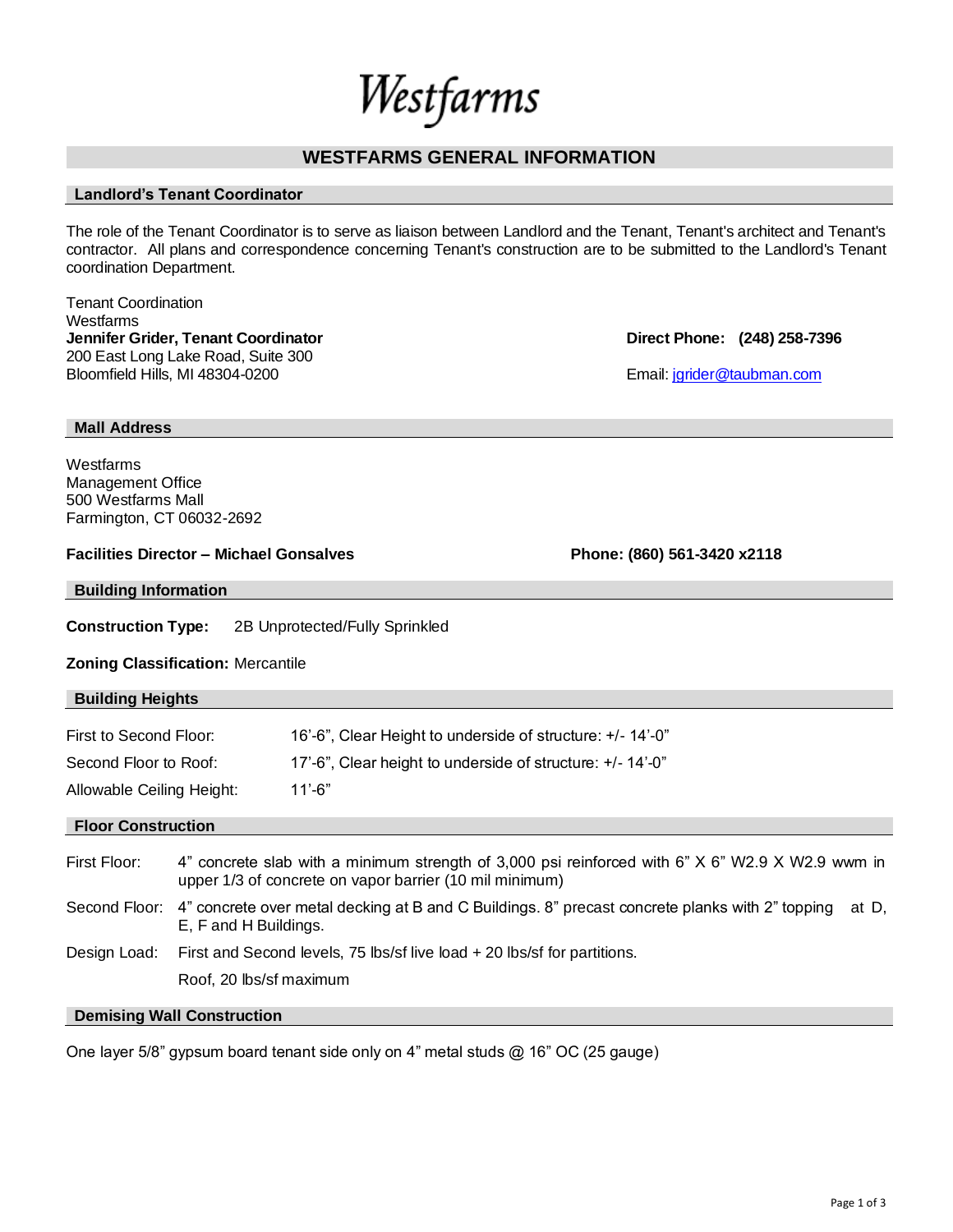

#### **Service Corridor Vestibule Required**

Yes

One layer of 1/2" fire-retardant treated plywood 4'-0" high with 4" metal corner guards 8' high to be installed inside service vestibule recess to match Landlord corridor finish.

#### **Utility Services and Points of Connection**

Electrical: Service available to premises: 277/480 volt, 3 phase 4 wire, 60 hertz.

Watt Density: Retail Tenants: 6.0 watts/SF Food Service Tenants: 40.0 watts/SF

Tenants with electrical service requirements of *less* than 200 amps connect to tenant distribution centers located in close proximity as determined by Landlord at Tenant expense.

Tenants with service requirements *greater* than 200 amps connect to electrical service equipment in nearest electrical distribution room to Tenants premises as determined by Landlord at Tenant expense.

#### **Telephone**

Tenant to extend telephone service in conduit from premises to Landlord's designated telephone closet as determined by Landlord at Tenant's expense.

#### **Plumbing**

3/4" Cold Water stub located *above* the premises for first floor tenant's and *below* the floor for second floor tenants, in a location determined by Landlord. Location of larger size stubs must be verified in field and at Tenants expense.

4" Sanitary Sewer and Plumbing Vent stubbed to a location determined by Landlord. Gas Utility Company meter manifolds locations as determined by Landlord.

**All tenants are to provide a full set of mechanical documents for the project to the cross connection Department of the local water supplier, the address follows.**

**The Metropolitan District James McDonald 555 Main Street, P.O. Box 800 Hartford, CT 06142-0800**

#### **HVAC**

B & C Buildings

VAC Conditioned Air Supply stubbed to a location within or in close proximity to tenant's premises. VAV boxes will be provided to the tenant by Landlord in accordance with the Landlord approved construction documents.

B&C buildings return air is through ceiling plenum. Open ceilings must have duct return through the premises.

Maximum CFM for tenants on the First Floor:  $= 1.20$  CFM/SF Maximum CFM for tenants on the Second Floor: = 1.30 CFM/SF

Lighting: 6.5 watts/SF Occupancy: One Person/75 SF